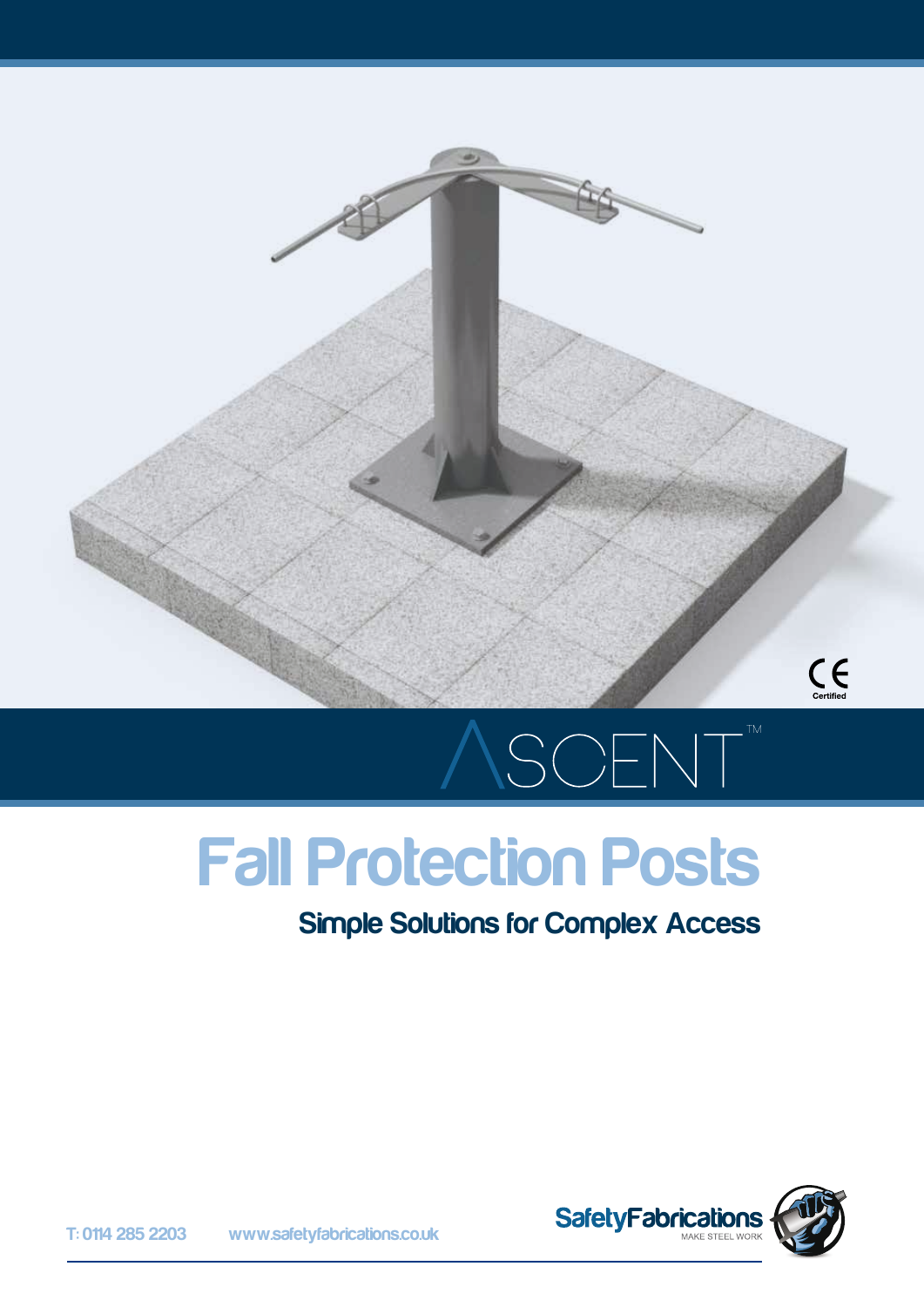### $SSCH$ **Fall Protection Posts**

We specialise in the manufacture of structural anchor posts or fall protection posts, as they are commonly called, for use with cable based fall protection systems conforming to EN 795 Class C, rail based fall protection systems to EN 795 Class D and abseil access points to BS 7985:2002

Ascent™ Fall Protection Posts can be manufactured from either Galvanised Mild Steel or Stainless Steel.

- The Ascent™ range comprises 9 standard posts;
- End, corner & intermediate anchor posts. Each of which is available in small (up to 215mm) medium (216-415mm) & large (416-615mm)
- The Ascent<sup>™</sup> range is designed in accordance with the requirements of EN 795 and is backed by Structural Engineers calculations. Each post is manufactured in accordance with our strict quality procedures in accordance with BS EN ISO 3834-2:2005 and BS EN 1090-1:2009 + A1:2011 & 2:2008 and are CE Marked.
- Where required we are able to manufacture posts to your design for attachment to a wide range of structural backgrounds; - Masonry
	- Structural steelwork
	- Structural timber
- We manufacture structural anchor posts designed to take both fall arrest and suspension loads (abseil). Our range of posts is designed to cope with the differing loads experienced at system ends, corners and intermediates.
- We also offer Abseil access posts either for individual attachment or for the fixing of an abseil rail to BS 7985:2002.

Please see data sheet overleaf for the many options available.

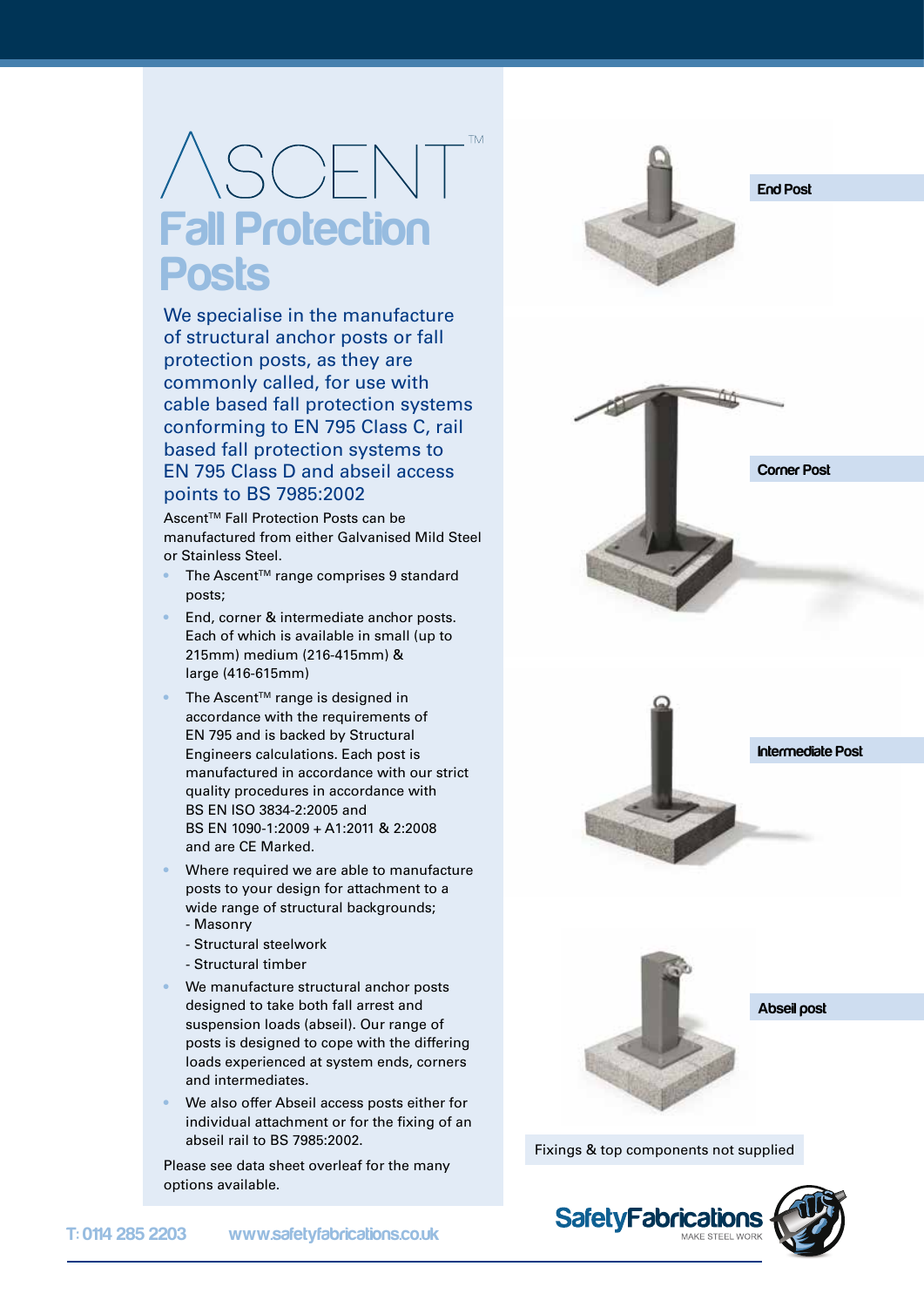#### Only two simple details needed to order your MADE IN<br>SHEFFIELD **SOFNT<sup>"</sup>Fall Protection Posts**

A



Using your measurement **A** and **Layout** we can identify the components that you require

|  | pase plate. |
|--|-------------|
|  |             |
|  |             |

| <b>Post</b>         |             | <b>Height Range</b> | <b>Section</b> | <b>Base Plate</b>        |
|---------------------|-------------|---------------------|----------------|--------------------------|
| <b>Layout</b>       | <b>Size</b> | $A$ (mm)            | (mm)           | (mm)                     |
| <b>Intermediate</b> | Small       | $0 - 215$           | 89%            | 150x150x10               |
|                     | Medium      | 216-415             | 76Ø            | 200x200x15               |
|                     | Large       | 416-615             | 89%            | 200x200x15               |
|                     | Small       | $0 - 215$           | 89Ø            | 200x200x15               |
| Corner              | Medium      | 216-415             | 1140           | 225x225x15               |
|                     | Large       | 416-615             | 114Ø           | $300x300x15 (+$ gussets) |
|                     | Small       | $0 - 215$           | 89%            | 200x200x15               |
| End                 | Medium      | 216-415             | 114Ø           | 200x200x15               |
|                     | Large       | 416-615             | 1140           | 250x250x15               |
| <b>Abseil Post</b>  |             | $0 - 425$           | 100x100        | 225x225x15               |



Ascent™ Fall Protection Posts can be manufactured from either Galvanised Mild Steel or Stainless Steel

All Ascent™ products have been approved through the necessary safety & structural calculations.

Fixing & top components not supplied